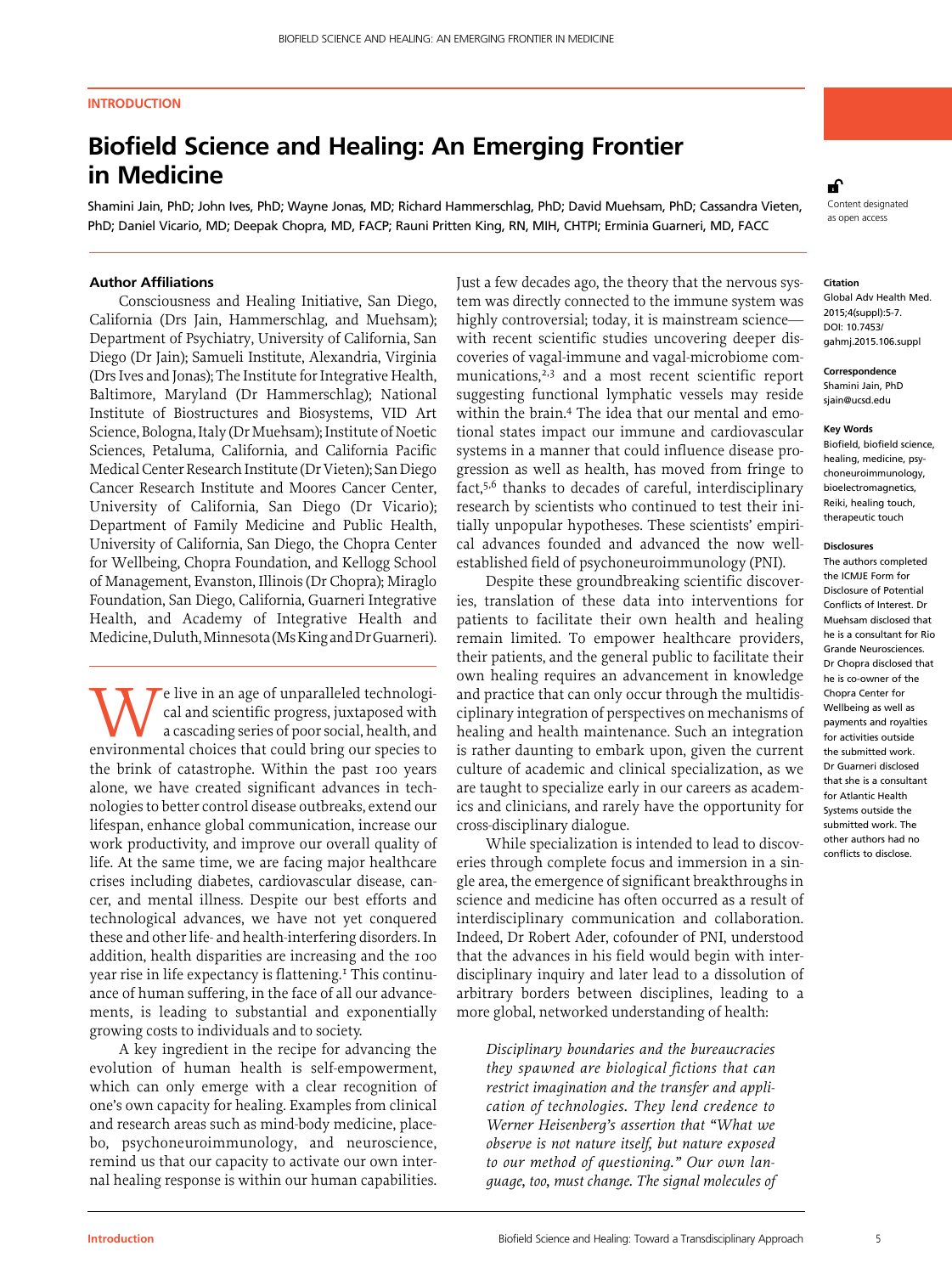*the nervous and immune systems are expressed and perceived by both systems. Therefore, it may no longer be appropriate to speak of "neurotransmitters" and "immunotransmitters." Also, to speak of links or channels of communication between the nervous and immune systems perpetuates the myth that these are discrete systems (or disciplines). On the contrary, the evidence indicates that relationships between so-called "systems" are as important and, perhaps, more important than relationships within "systems"; that so-called "systems" are critical components of a single, integrated network of homeostatic mechanisms."*<sup>7</sup>

In the latter part of this quote, Ader suggests that what we have viewed as discrete systems are in fact parts of a larger, holistic network that guides an organism's homeostasis. We propose that such a network may be found in what is currently being termed the *biofield*, a field of energy and information that reflects and guides the homeodynamic regulation of a living system, and as such influences and is influenced by consciousness.

While the term *biofield* itself is fairly new (coined in 1992 at a National Institutes of Health meeting; see Rubik et al, this issue), discussion on the importance and role of consciousness, energy, and information to create and guide emotional, mental, and physical functioning has been described by numerous diverse cultures and used in medical systems for thousands of years (Jain et al, this issue). Despite the careful definition and description of biofield-related concepts in these cultures, our modern descriptions and understandings of such concepts and how they may relate to healing processes are still in their nascent stages. As is evident in this Special Issue, even among biofield science researchers, there is disagreement about whether vitalistic concepts such as *chi* and *prana* are essential for describing the biofield, whether the biofield can be reduced to bioelectromagnetic emanations on different levels of scale, or whether the understanding of the biofield at its core demands a new understanding of physics and biology that incorporate models of consciousness (eg, see papers by Jain et al, Rubik et al, Kafatos et al in this issue). Further, it is not well understood whether mechanisms underlying results from proximally practiced biofield therapies in pre-clinical and clinical studies (see Gronowicz, Bengston, and Yount and Jain et al, in this issue) are at all related to laboratory studies examining the effects of distant healing intention (see Radin, Schlitz, and Baur, this issue). A thorough understanding of how biofield therapies might "get under the skin" and affect physiological processes is still needed (see Hammerschlag et al, this issue). Significant issues remain in understanding whether practitioners' concepts of the biofield are aligned with researchers', as well as with each others' (see Warber et al, this issue). The questions of how to

best integrate biofield practitioners into healthcare systems are crucial to address (see Guarneri and King, this issue). In addition, the increasing use of devices that are used to influence aspects of the biofield to enhance a healing response (see Muehsam et al, this issue), represents yet another frontier with respect to research and clinical application.

Biofield science, then, currently finds itself in a highly controversial, not-yet-well-understood, and sometimes academically contentious environment. Regardless of the evidence, this area is viewed by many scientists as too "fringe" to merit serious consideration (see Hufford et al, this issue for discussion of paradigm shifts). Current funding for the field of biofield science is more strongly directed toward industry applications and less toward basic science and clinical application.

Given the current controversies, challenges to conceptualization and measurement, and general lack of funding, why should we consider advancing the field of biofield science? First, the roots of biofield concepts and practice have persisted for thousands of years and remain the basis for many medical interventions and self-healing practices across the globe. Biofield concepts are rooted in indigenous schools of medicine, as evidenced by "whole medical systems" practices such as Chinese, Tibetan, Native American, African, and Ayurvedic medicine. The ongoing use of biofield-based healing practices, in terms of both self-practice and practitioner-assisted modalities, has continued to flourish over time, with increasing evidence to support their use in certain difficult-to-treat clinical populations, with no known adverse effects (see Jain et al, this issue).

Arguably, the use of biofield systems and therapies over millennia, while provocative, may not in and of itself warrant scientific investigation. However, in addition to this preponderance and longevity in clinical application based on concepts akin to biofield, recent empirical advances in bioelectromagnetics suggest that perturbation of electromagnetic aspects of the biofield (involving very weak physical energies) can substantially impact health processes (see Muehsam et al, this issue). These findings are driving industry innovation. The application of bioelectromagnetics in psychiatric and neurodegenerative disorders is growing rapidly. The global industry of neuromodulation (the use of externally applied electromagnetic signals for treatment of central nervous system-related disorders) is predicted to move from 2015 estimates of \$3.65 billion to \$6.20 billion by 2020. $8$  Some scientists have heralded "electroceuticals" as the next wave of "big pharma," with the National Institutes of Health as well as several large pharmaceutical industries investing significant resources in mapping the body's bioelectromagnetic fields for development of further devices for medical application.9,10 Finally, some of these approaches are becoming more readily available to consumers directly: over-the-counter neuromodulation products are now being marketed heavily by certain groups, with some questioning the ethics and